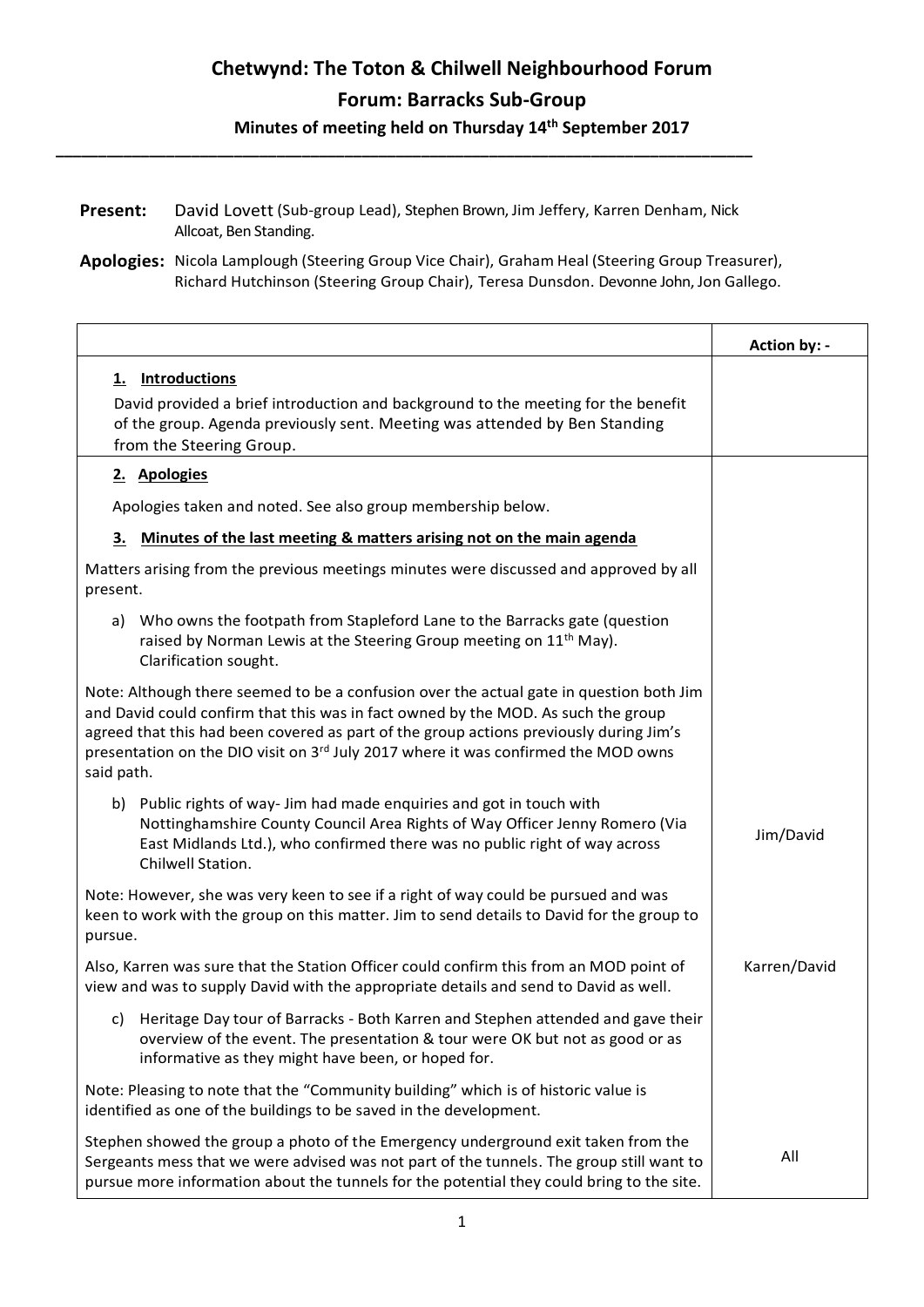| useful. | Karren also said that there was an "archive" kept on the Station despite DIO informing<br>the Steering Group representatives otherwise, and offered to find out more on behalf of<br>the group about what information was held. Karren has some information that would be                                                                                                                                                                                                                                                                                                             | Karren |
|---------|---------------------------------------------------------------------------------------------------------------------------------------------------------------------------------------------------------------------------------------------------------------------------------------------------------------------------------------------------------------------------------------------------------------------------------------------------------------------------------------------------------------------------------------------------------------------------------------|--------|
|         | Stephen also showed the group photos of a 1927 map held in the council house (open<br>during the Heritage week for viewing) of the Chilwell barracks site as it was in what was<br>its "dormant" period, which was quite interesting.                                                                                                                                                                                                                                                                                                                                                 |        |
|         | See also points below (5a).                                                                                                                                                                                                                                                                                                                                                                                                                                                                                                                                                           |        |
|         | 4. Group Membership                                                                                                                                                                                                                                                                                                                                                                                                                                                                                                                                                                   |        |
|         | David informed the group that Owen and Glynis O'Connor had been invited to<br>join the group but that he had received no response yet, the group were happy<br>for David to try again.                                                                                                                                                                                                                                                                                                                                                                                                | David  |
| 5.      | <b>Road Ahead &amp; Immediate Priorities</b>                                                                                                                                                                                                                                                                                                                                                                                                                                                                                                                                          |        |
| a)      | Civic & Historical Societies - Speaker to be invited. Jim informed the group he<br>had been in contact with both the Beeston Civic and History Societies, but had<br>not been impressed with their response in supporting the group. Jim advised the<br>societies were not the source for speakers we should be using.                                                                                                                                                                                                                                                                |        |
|         | Nick advised that Paula Hammond used to do this and had an extensive library of<br>information regarding the Depot and surrounding area. She and her husband Matt were<br>well known and "friends" of Attenborough Cricket Club. Nick offered to provide Jim with<br>Matt's phone number, and Jim kindly volunteered to call and explain our situation.                                                                                                                                                                                                                               | Jim    |
|         | The group agreed all historic information should be preserved by the group for posterity,<br>and for future reference.                                                                                                                                                                                                                                                                                                                                                                                                                                                                |        |
|         | Ben thought getting the university students to consider "how things were" models could<br>be a good exercise.                                                                                                                                                                                                                                                                                                                                                                                                                                                                         |        |
|         | The conclusion at this point was to keep looking for a speaker who was both interesting<br>and dynamic in approach and would enthuse others to take an interest in their area.                                                                                                                                                                                                                                                                                                                                                                                                        | All    |
|         | b) i) Other land sales by MOD - Having followed Richard's advice to look at MOD<br>land sales involving Annington Homes, Steve has now completely gone through<br>the MOD advised site sales and concluded there is only one other site, apart<br>from RAF Brampton, where Annington is mentioned and this is Bordon,<br>Hampshire. Whilst this has been a time-consuming exercise there has been<br>some very good plans and ideas that to date have been passed to David to<br>discuss with main Steering Group. The following is the remainder of the site<br>sales with comments: |        |
|         | 1. Aldershot - Grainger developer; 35% affordable housing; good plans available<br>(have PDF).                                                                                                                                                                                                                                                                                                                                                                                                                                                                                        |        |
| 2.      | Warminster Barracks - Hard Rock development; 204 homes, 81 affordable.                                                                                                                                                                                                                                                                                                                                                                                                                                                                                                                |        |
| 3.      | Ensleigh (Bath) - Bloor homes developer; new contemporary quarter.                                                                                                                                                                                                                                                                                                                                                                                                                                                                                                                    |        |
| 4.      | Erskine Barracks - Has written scheme of Archaeological Mitigation (PDF). Due to<br>sites history, a "watching brief" is happening whilst the site is being developed.                                                                                                                                                                                                                                                                                                                                                                                                                |        |

Redrow, Our Enterprise, Wilton Land Trust developers; 330 homes, including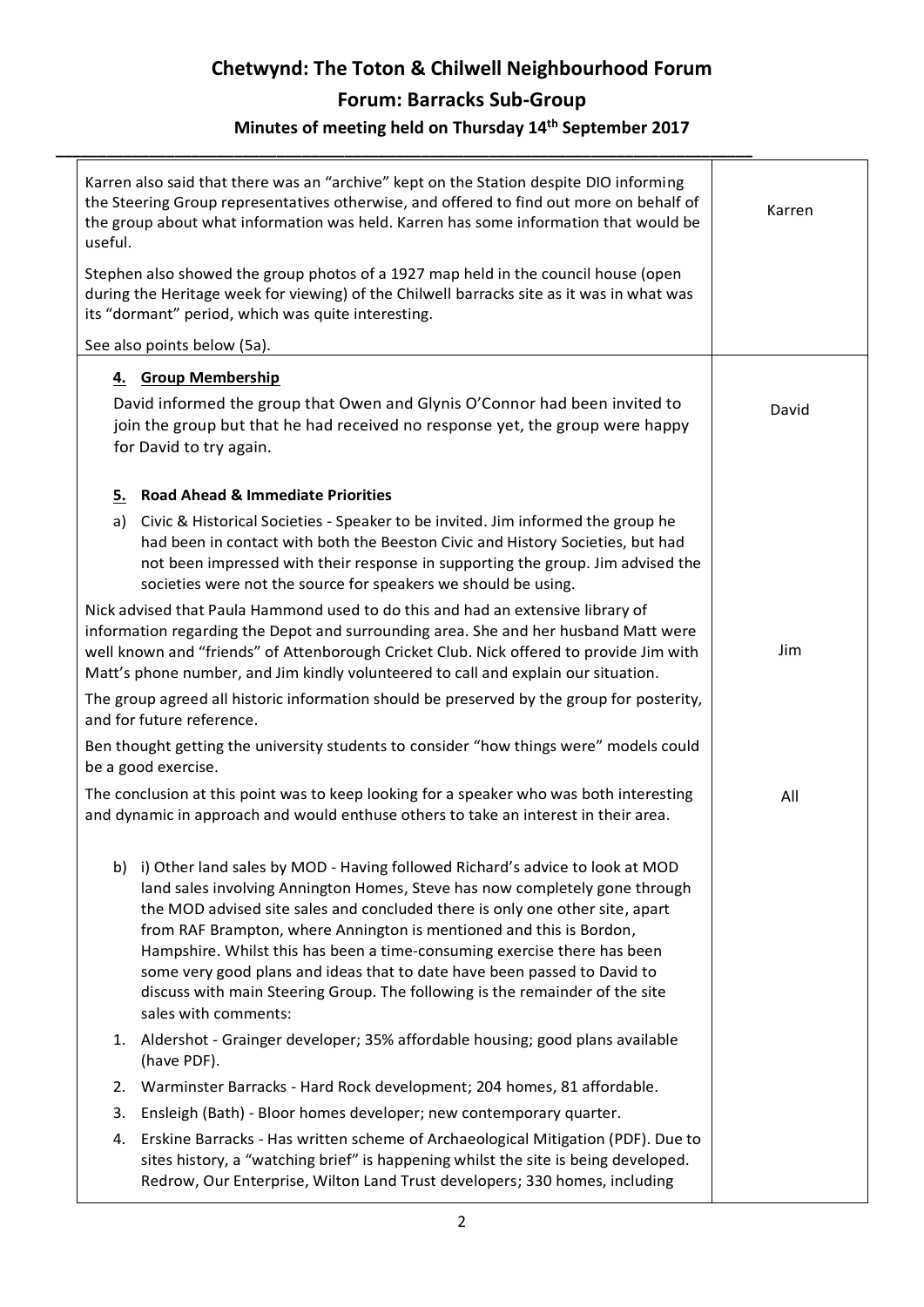|  | veterans care home and community creche. For consideration within Chetwynd?                                                                                                                                                                                                                                                                                                                                                                                                                                                                                                                                                                                                                               |  |
|--|-----------------------------------------------------------------------------------------------------------------------------------------------------------------------------------------------------------------------------------------------------------------------------------------------------------------------------------------------------------------------------------------------------------------------------------------------------------------------------------------------------------------------------------------------------------------------------------------------------------------------------------------------------------------------------------------------------------|--|
|  | 5. Kitchener Barracks Chatham - Criticised for lack of affordable housing. Historic<br>England involved. Seems to be approved. Latis homes, Medway council and<br>English heritage.                                                                                                                                                                                                                                                                                                                                                                                                                                                                                                                       |  |
|  | 6. Lodge Hill - 25% affordable housing. Land Securities developer; 700 acres; 15-20<br>years. Parkland, allotments, community parkland, woodland. To include offices,<br>small businesses, community facilities, schools, shops, hotels.                                                                                                                                                                                                                                                                                                                                                                                                                                                                  |  |
|  | 7. Amerst Hill - English Heritage objection, very historic site. Chatham design brief<br>available.                                                                                                                                                                                                                                                                                                                                                                                                                                                                                                                                                                                                       |  |
|  | 8. HMS Daedulus - Enterprise zone, not much information.                                                                                                                                                                                                                                                                                                                                                                                                                                                                                                                                                                                                                                                  |  |
|  | 9. Hazebrook Barracks - Crest Nicholson developer; council have approved plans;<br>35% affordable.                                                                                                                                                                                                                                                                                                                                                                                                                                                                                                                                                                                                        |  |
|  | 10. Bordon Barracks - CSA/Taylor Wimpey/Dorchester group developers creating<br>new eco town with Whitehill. 15% affordable, 40 dwellings per hectare to be<br>done in three phases up to 2033. ANNINGTON MENTIONED - There are 3 main<br>areas of families' quarters (FQ) with a 999-year lease to Annington homes<br>along A325 camp Road, comprising of 400 dwellings. These will remain in use.<br>Annington have indicated to DIO that if any FQs are no longer required by the<br>MOD and are "handed back", then it is likely to dispose of the properties on<br>the open market, in preference to pursuing a redevelopment strategy. Would<br>this be the same stance on Chetwynd barracks site?? |  |
|  | 11. Deepcut Barracks - Planning application biggest in Surrey heath. Was approved<br>at special meeting despite going against the wishes of the residents. Plans there<br>but not brilliant.                                                                                                                                                                                                                                                                                                                                                                                                                                                                                                              |  |
|  | 12. RAF Dawshill - Dawshill residents' association established; 500 homes, have PDF<br>as the plans are quite nice.                                                                                                                                                                                                                                                                                                                                                                                                                                                                                                                                                                                       |  |
|  | 13. Craven Hill - 1900 homes, Council 100% shareholder. Plans for the UK's largest<br>self-build community. Planning consent granted, 30% affordable, first homes<br>summer 2017. Goes onto say how they funded project. Public Works loan, HCA,<br>DCLG grant. Website: Craven Hill, Bicester-Right to build toolkit. Website Create<br>your own home at Craven Hill, Bicester.                                                                                                                                                                                                                                                                                                                          |  |
|  | 14. Shorncliffe - Taylor Wimpey developer; land released in 4 phases; part of<br>garrison to remain open but reduced in size. Plans still seem to be ongoing.                                                                                                                                                                                                                                                                                                                                                                                                                                                                                                                                             |  |
|  | 15. Waterbeach Barracks - WOW! Home-Waterbeach Barracks. Best brownfield site<br>in the country, plans submitted 20/3/17, 6500 homes + community services.<br>Cambridge based studio "The District" have been named as the winners of the<br>Roses Creative Awards Gold for exhibition design. The panel recognises The<br>District for their work with Waterbeach Barracks Public consultation.                                                                                                                                                                                                                                                                                                          |  |
|  | 16. RAF Stanbridge - Crichel Down considerations ruled against original owners.<br>Catalyst and Stack London working on the site.                                                                                                                                                                                                                                                                                                                                                                                                                                                                                                                                                                         |  |
|  | 17. Catterick - SLAM accommodation plans in place & can't see any plans for civilian<br>use.                                                                                                                                                                                                                                                                                                                                                                                                                                                                                                                                                                                                              |  |
|  | 18. Machinharish Argyll and Bute - Industrial mainly.                                                                                                                                                                                                                                                                                                                                                                                                                                                                                                                                                                                                                                                     |  |
|  | 19. Craigie Hall, Redford Barracks, Dreghorn Barracks (all Edinburgh) not sold yet.                                                                                                                                                                                                                                                                                                                                                                                                                                                                                                                                                                                                                       |  |
|  | 20. Massereene and Drumadd Barracks NI currently up for tender.                                                                                                                                                                                                                                                                                                                                                                                                                                                                                                                                                                                                                                           |  |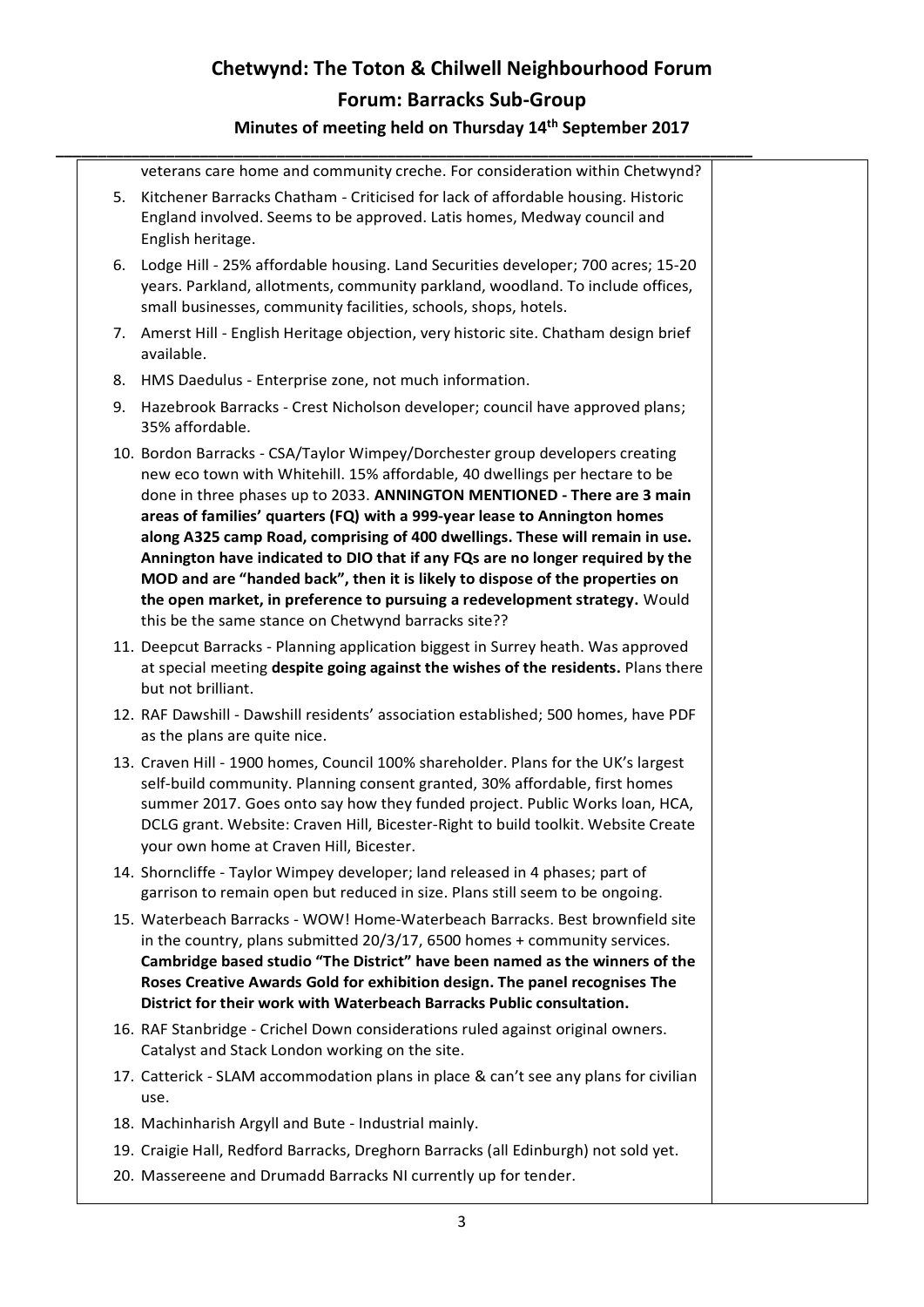**\_\_\_\_\_\_\_\_\_\_\_\_\_\_\_\_\_\_\_\_\_\_\_\_\_\_\_\_\_\_\_\_\_\_\_\_\_\_\_\_\_\_\_\_\_\_\_\_\_\_\_\_\_\_\_\_\_\_\_\_\_\_\_\_\_\_\_\_\_\_\_\_\_\_\_\_\_\_\_\_\_\_**

| Note: Steve's suggestion to consider the Howe barracks sale, as Redbridge won the bid<br>for the homes over the local council. Logically we could look at the Councils' accounts to<br>see the figure.                                                                                                                                                                                                                                                                                                                                                    |                                                                                                                                                              |                     |
|-----------------------------------------------------------------------------------------------------------------------------------------------------------------------------------------------------------------------------------------------------------------------------------------------------------------------------------------------------------------------------------------------------------------------------------------------------------------------------------------------------------------------------------------------------------|--------------------------------------------------------------------------------------------------------------------------------------------------------------|---------------------|
| Ben advised this should be fairly easy by submitting a Freedom of Information Act (FOI)<br>request.                                                                                                                                                                                                                                                                                                                                                                                                                                                       |                                                                                                                                                              |                     |
| Comment: Although a lot of good research has been done for this project, a<br>conversation between Ben and Richard in the first place may have achieved the answer<br>Richard was seeking.                                                                                                                                                                                                                                                                                                                                                                | Ben/David/Richard                                                                                                                                            |                     |
|                                                                                                                                                                                                                                                                                                                                                                                                                                                                                                                                                           | David & Ben to discuss with the Steering group the direction to go with this.                                                                                |                     |
| C)                                                                                                                                                                                                                                                                                                                                                                                                                                                                                                                                                        | School Engagement - Item deferred to next meeting as Teresa unavailable.                                                                                     | Teresa              |
|                                                                                                                                                                                                                                                                                                                                                                                                                                                                                                                                                           | d) Tree Preservation Orders - Ben looking into this currently.                                                                                               | Ben                 |
| e)                                                                                                                                                                                                                                                                                                                                                                                                                                                                                                                                                        | Contamination Report - Richard looking into this.                                                                                                            | Richard             |
| f)                                                                                                                                                                                                                                                                                                                                                                                                                                                                                                                                                        | Community right to bid - Nicola has had no further communication from Toton<br>Tigers football club.                                                         |                     |
| Note: Linked to Toton Tigers and Attenborough CC. Nick has raised with Richard, and the<br>group, that Attenborough CC would like to have one of their teams playing on the<br>barracks sports field by 2019, and is concerned this may not happen in the appropriate<br>timescales. Grounds maintenance was also discussed as Broxtowe BC have indicated<br>that they are unable to take this on. Nick indicated that Attenborough CC have<br>experience in maintaining cricket fields, and that this may be an option for the barracks<br>sports field. |                                                                                                                                                              | Nick/Nicola/Richard |
| Richard was also going to talk to the Commanding officer on the matter. Karren advised<br>CO was CO of 170 Engineers and would forward the details to David so he could pass on.                                                                                                                                                                                                                                                                                                                                                                          |                                                                                                                                                              | Karren              |
| 6.                                                                                                                                                                                                                                                                                                                                                                                                                                                                                                                                                        | <b>New Agenda Items</b>                                                                                                                                      |                     |
| a)                                                                                                                                                                                                                                                                                                                                                                                                                                                                                                                                                        | Hill Farm Raised by Norman Lewis via email.                                                                                                                  |                     |
|                                                                                                                                                                                                                                                                                                                                                                                                                                                                                                                                                           | Note: Karren to check location archive for appropriate information.                                                                                          | Karren              |
|                                                                                                                                                                                                                                                                                                                                                                                                                                                                                                                                                           | b) Notts County Council Councilor Quote.                                                                                                                     |                     |
| Note: County Councillor comment saying he was to get involved. The group was<br>concerned there were 'too many cooks' becoming involved, and we need to be very<br>wary of this. Jim asked Ben about the Forum's authority. Ben advised council planning<br>supersedes neighbourhood wishes, something we need to be mindful of.                                                                                                                                                                                                                          |                                                                                                                                                              |                     |
| c)                                                                                                                                                                                                                                                                                                                                                                                                                                                                                                                                                        | Jim advised a new care home care home was being named after Chetwynd<br>barracks and was located on Pearson Avenue, Chilwell opposite the Inham Nook<br>pub. |                     |
|                                                                                                                                                                                                                                                                                                                                                                                                                                                                                                                                                           | d) "Highfields Experience" for Barracks site (raised by a Forum member via email).                                                                           |                     |
| Note: The group acknowledged the request and will keep it logged for future reference<br>when formal planning of the site begins.                                                                                                                                                                                                                                                                                                                                                                                                                         |                                                                                                                                                              |                     |